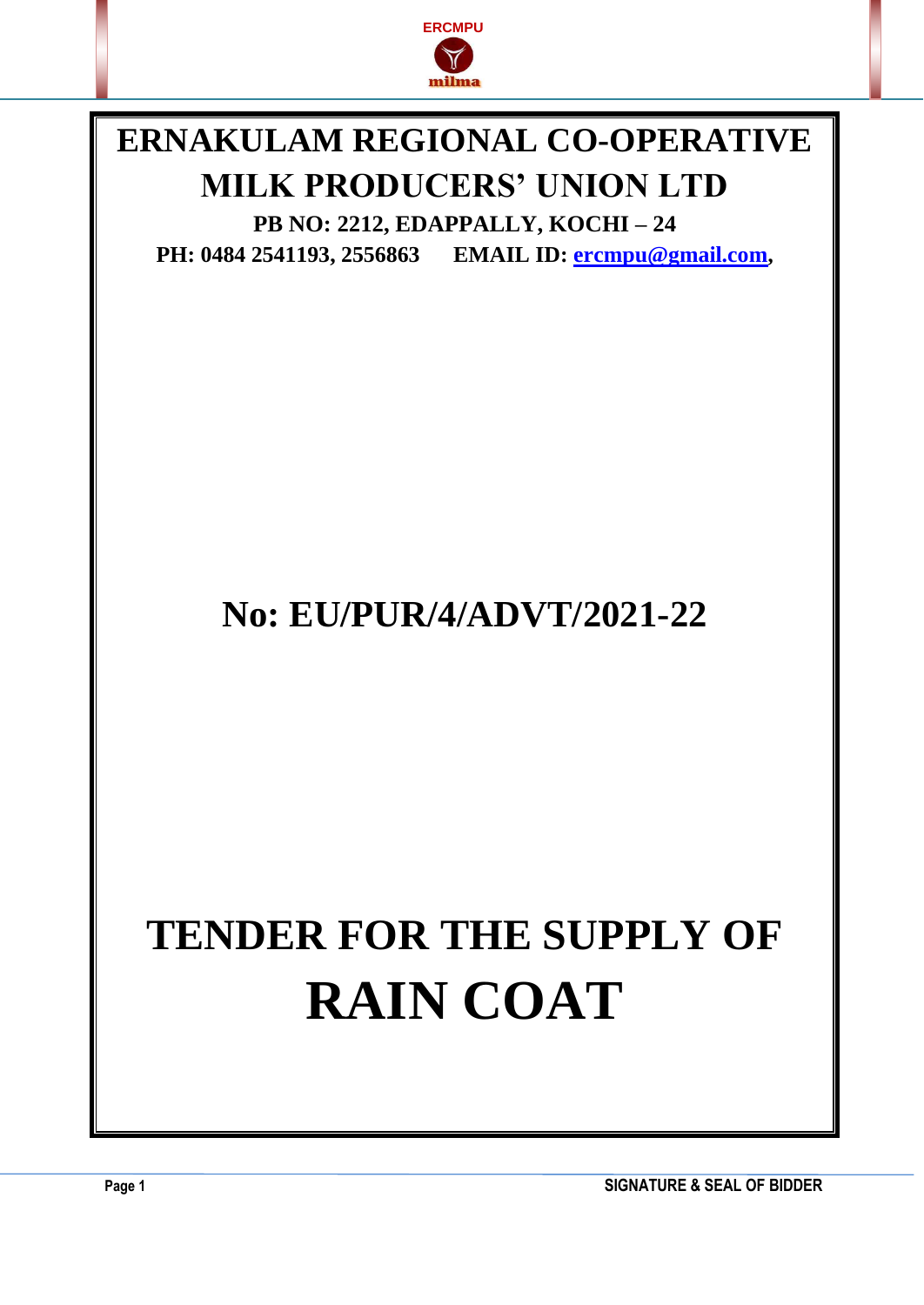

#### ERNAKULAM REGIONAL CO-OPERATIVE MILK PRODUCERS' UNION LTD.

P.B.No.2212, Edappally, Kochi – 682 024. Ph: 0484 2541193, 2556863 Email:- [ercmpu@gmail.com](mailto:ercmpu@gmail.com)

No.EU/PUR/ADVT/4/2021-22 Dated: 29.01.2022

#### QUOTATION NOTICE

Ernakulam Regional Co-Operative Milk Producers' Union Ltd. invites tenders from reputed Manufacturers, Distributors & Dealers for the supply of Rain Coats.

| No | ltem      | Approximate<br>Quantity | <b>Estimated. Cost</b> | Rate to be<br>Quoted |
|----|-----------|-------------------------|------------------------|----------------------|
|    | Rain Coat | 585                     | Rs. 3,75,000/-         | 1 No.                |

The rate should be valid for a period of 12 months.

| Price of Tender Form                               |                | 200/- (Including Taxes)               |
|----------------------------------------------------|----------------|---------------------------------------|
| <b>EMD</b>                                         |                | 5000/-                                |
| <b>Sale of Tender Documents</b>                    | $\mathbf{L}$   | 29.01.2022 to 15.02.2022, 1.00 PM     |
| Pre-Bid Meeting                                    |                | 04.02.2022 11.00 AM at H.O. Edappally |
| Date/Time for Submission                           | $\mathbf{r}$   | 05.02.2022 to 15.02.2022, 2.00 P.M    |
| Date/Time of opening Tenders: 15.02.2022, 3.00 P.M |                |                                       |
| Place of opening Tender                            | $\ddot{\cdot}$ | <b>ERCMPU Head Office, Edappally.</b> |
|                                                    |                |                                       |

The tender can also be downloaded from our website [www.ercmpu.inn,](http://www.ercmpu.inn/) and should be submitted along with tender form cost and EMD. The Ernakulam Regional Co-operative Milk Producers' Union shall not take the responsibility for any delay in receipt of the bidding document if it is sent by post.

#### MANAGING DIRECTOR

Copy to: All Notice Boards/All Unit Heads Asst. Manager (F/A)/Head (Mktg.) Website / Mf/Oc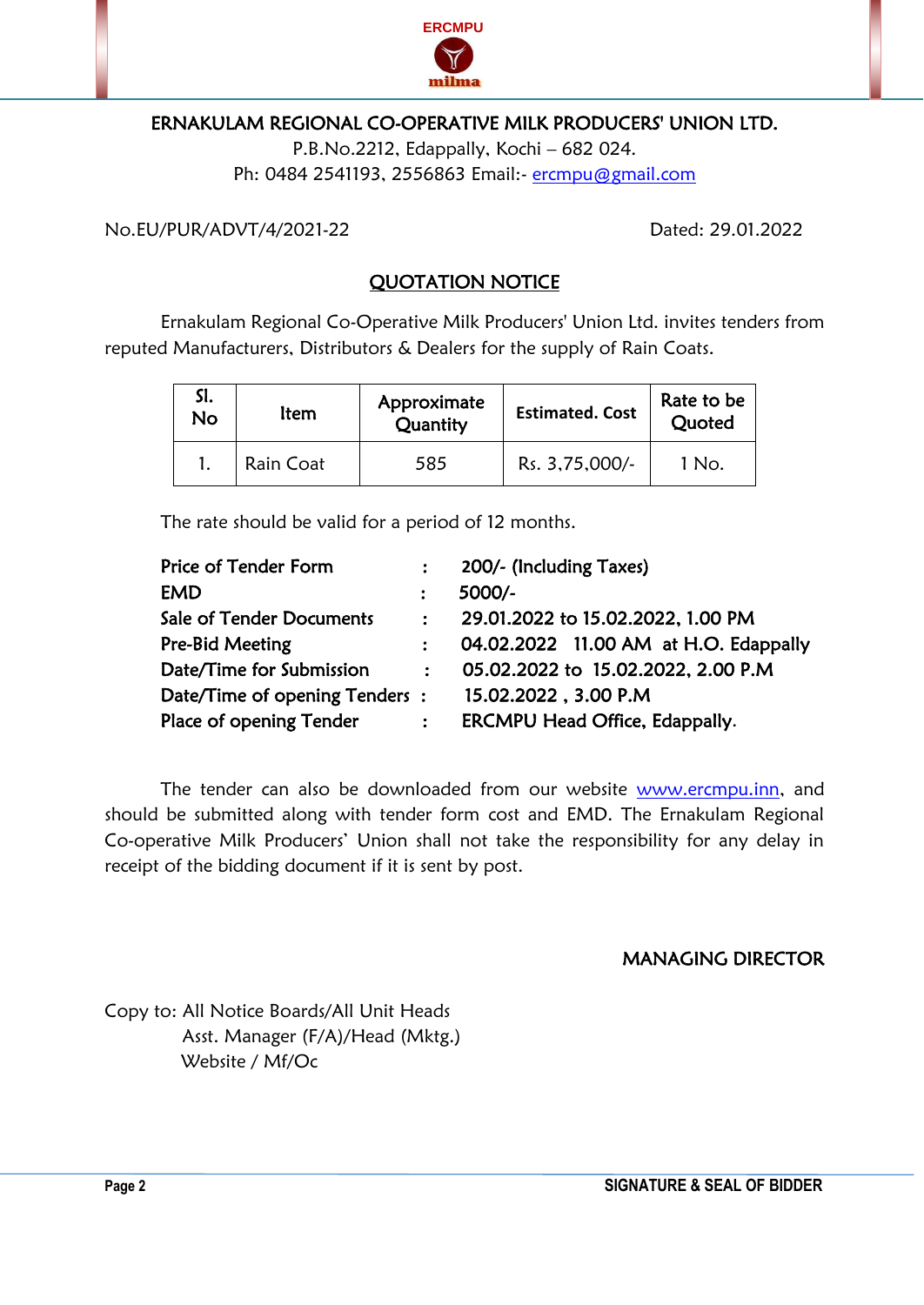

#### TERMS & CONDITIONS FOR TENDER

#### 1.0 INVITATION FOR TENDER:

- 1.1 Ernakulam Regional Co-operative Milk Producers Union Ltd. (ERCMPU LTD), Edappally invites sealed Tenders from the experienced Manufacturers/ Distributors / Dealers (minimum Three years) for supply of Branded Raincoats to various Dairies located at Ernakulam, Thrissur, Kottayam, & Edappally.
- 1.2 Interested, eligible Bidders may obtain further information if required from Ernakulam Regional Co-operative Milk Producers Union Ltd., Edappally.
- 1.3 Complete set of Tender Documents can be had from the above office.
- 1.4 The Bidder is expected to study & understand all instructions, forms, specifications terms and conditions in the Tender documents. Failure to furnish all the information required as per the tendering documents or submission of a tender not substantially responsive to the tender document in every respect shall be at the Bidder's risk and may result in the rejection of Tender.

#### 1.5 ELIGIBILITY CRITERIA:

For the purpose of this particular contract, bidder should meet the following qualifying Criteria as minimum:

- a. The bidder should be in business for a minimum period of 3 years at the time of bid opening in the same name and style.
- b. The bidder should have executed similar orders equal or more than this tender value per year during the last 3 years.
- c. The bidder shall furnish a copy of the GST Registration Certificate along with tender.
- d. Proof of the above may be attached along with the tender, failure of which will lead to disqualification of the bidder.

#### 2.0 AMENDMENT OF TENDER DOCUMENTS:

- 2.1 At any time prior to the dead line for submission of Tenders, ERCMPU may for any reason whether, at its own initiative or in response to clarification requested by a prospective Bidder, modify and amend the tender document.
- 2.2 The amendment shall be notified in writing in the form of letter, fax or E-mail to all the prospective Bidders to whom the documents are despatched or will be published in our website.

#### 3.0. TENDER QUANTITIES:

- 3.1 The quantities declared for tender are only estimated and liable for variation. During the contract period, the supply shall be on staggered basis as per the schedule given by ERCMPU.
- 3.2 ERCMPU does not guarantee or accept any responsibility for quantity declared for tender.
- 3.3 ERCMPU reserves the right to delete the item/s declared for tender in full or partly at the time of finalization of contract or during the contract period.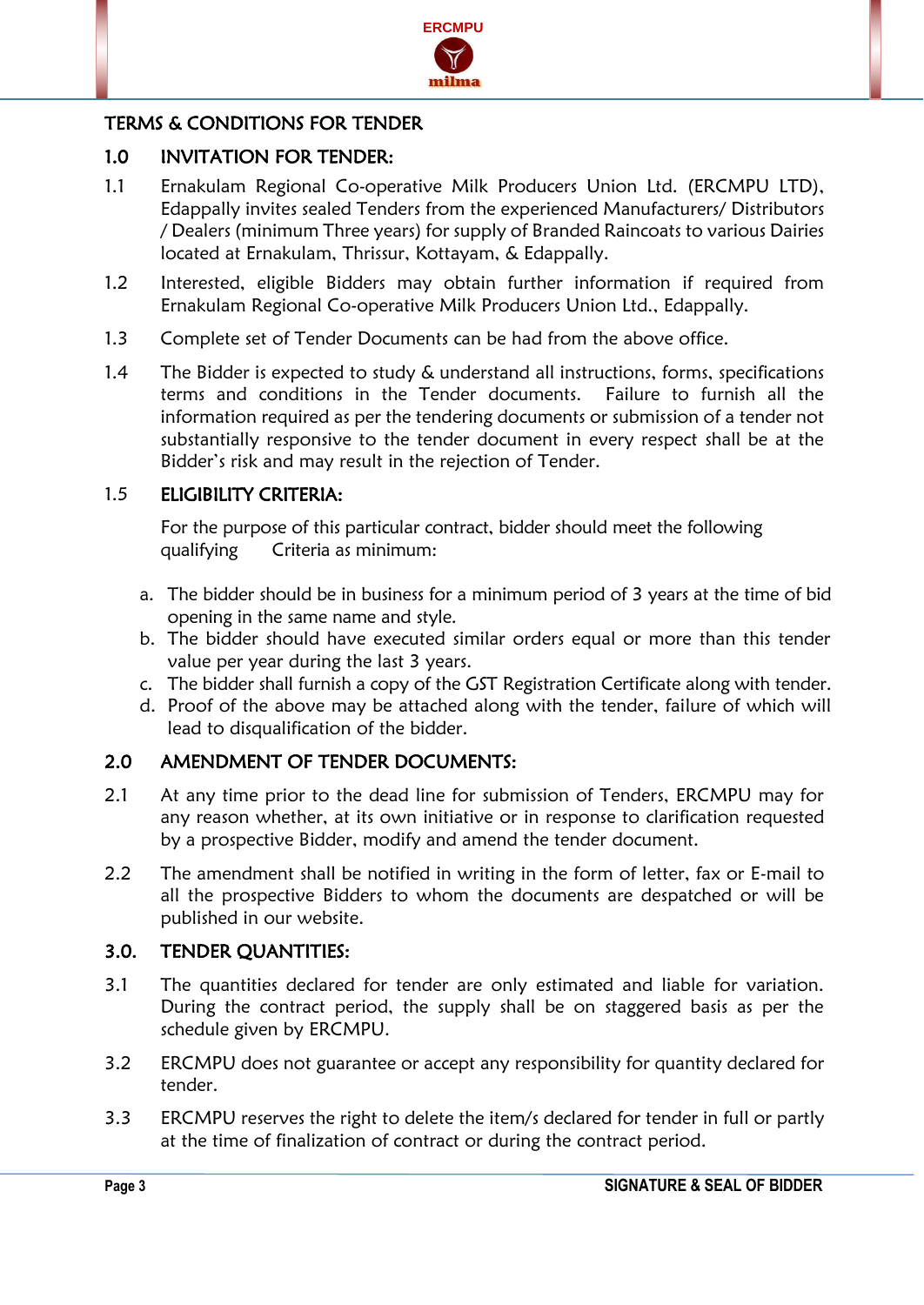

- 3.4 The quantity that would be purchased from the selected tenders depends on the quality & performance of material supplied.
- 3.5 No claims in this regard shall be entertained.

#### 4.0. FIXED PRICE:

The prices finalized for the items coming under contract are fixed for the validity of contract period.

#### 5.0 PERIOD OF VALIDITY OF TENDER:

- 5.1. The tenders submitted and the price quoted shall have to be valid for 12 months from the date of opening of Tender.
- 5.2 In exceptional circumstances the ERCMPU may in writing solicit the Bidder's consent to extend the period of validity of offer.

#### 6.0 SIGNING OF TENDER DOCUMENTS:

- 6.1 The Bidder shall submit the original Tender document and shall be signed by the Bidder or a person duly authorized to bind the Bidder to the contract.
- 6.2 Any correction, overwriting shall be attested by the Bidder of the authorized signatory by Affixing signature.
- 6.3 Bidder

#### 7.0 SUBMISSION OF TENDERS:

Tender duly completed shall be submitted in envelope duly sealed and super scribed "Tender for the Supply of Rain Coat."

#### 8.0 DEADLINE FOR SUBMISSION OF TENDERS:

- 8.1 The tender complete in all respect to be submitted to at the specified address not later than the time & date specified for receipt of the tender.
- 8.2 Bidders shall not be permitted to modify the tenders subsequent to deadline for submission of tenders.
- 8.3 No Bidder shall be allowed to withdraw the tenders between the deadline for submission of tender and expiry of the period of tender validity.

#### 9.0 OPENING OF TENDERS:

- 9.1 The Tender shall be opened on the date/time and venue specified in the presence of the Bidders or their authorized representative who opt to be present on the date/time at venue specified for opening of tenders.
- 9.2 The Bidders/authorized representatives present at the time of opening of tenders shall sign the Register evidencing their attendance.
- 9.3 The names of participant Bidders, and other details as the Purchaser at his discretion may consider appropriate shall be announced during the opening of Tender.

#### 10.0 EXAMINATION OF TENDERS:

The tenders shall be examined to determine whether they are complete.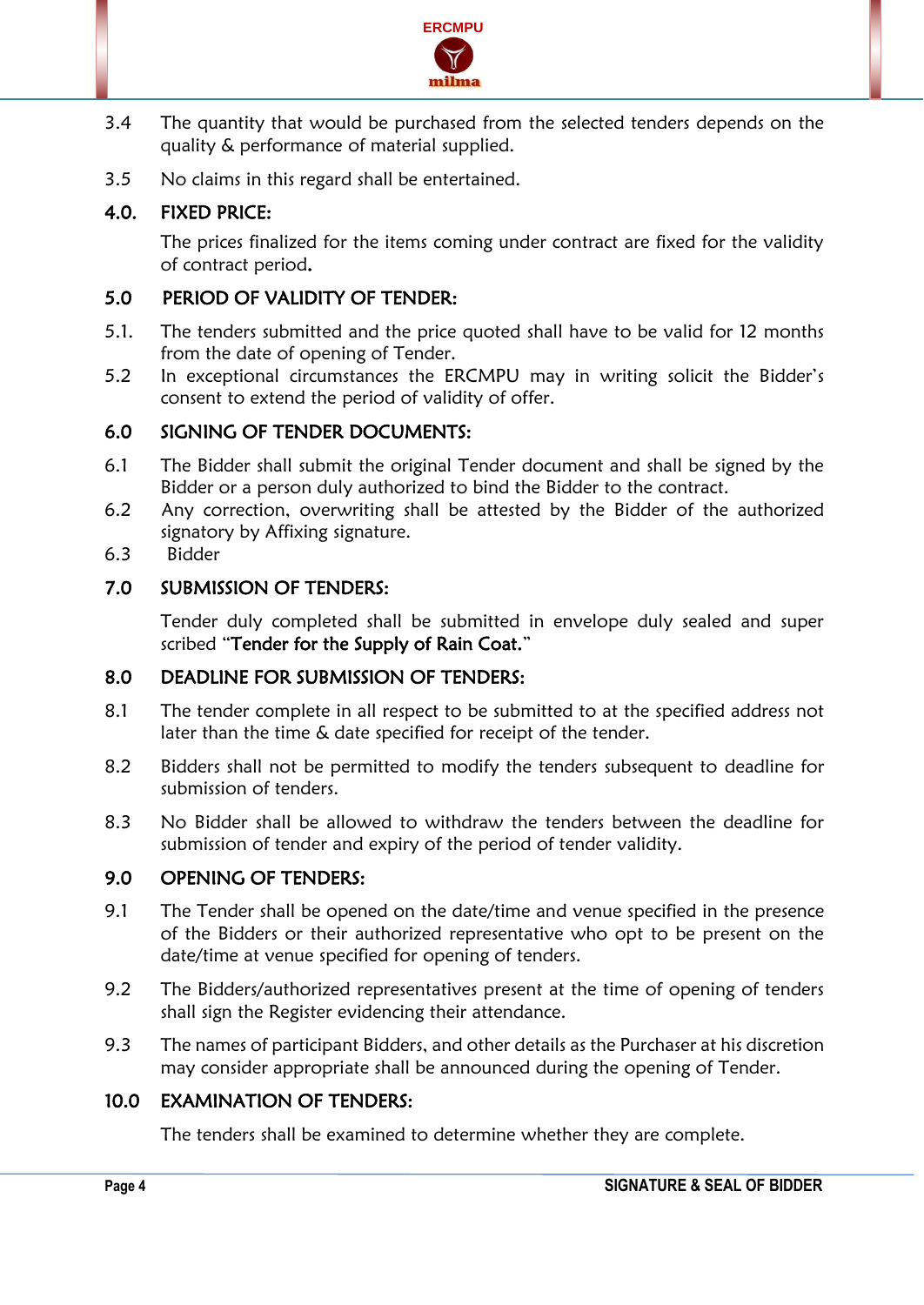

- 10.1 The tender of the Bidders who do not satisfy any/all the terms shall not be considered. While indicating the price, the same is to be recorded clearly in figure as well as in words
- 10.2 If there is any discrepancy between words and figures the lowest among the two amounts shall be considered and same shall be final.

#### 11.0 EVALUATION OF TENDER:

- 11.1 Taking into consideration the technical Competence and the quoted Price for the goods of specified quality, the tenders shall be evaluated.
- 11.2 Notwithstanding anything contained in the tender schedule, no obligation is cast on ERCMPU to accept the lowest tender & the Union shall also reserves the right to accept or reject any or all the tenders without assigning any reason.

#### 12.0 CRITERIA FOR AWARD OF CONTRACT:

The ERCMPU will award the contract to the Bidder whose tender has been determined to be substantially responsive to the tendering documents and who has offered the lowest evaluated price, provided that the Bidder has the required infrastructure, capability & the resources to carry out the contract effectively.

#### 13.0 ERCMPU'S RIGHTS:

- 13.1 ERCMPU reserves the right to accept or reject any or all offers and to annul the tendering process, at any time prior to award of contract, without thereby, incurring any liability to the effected Bidder or Bidders or any obligatory to inform the effected tenders on the grounds of ERCMPU action.
- 13.2 ERCMPU reserves the right to abrogate the contract without thereby, incurring any liability to the effected tender or contractor or any obligation to inform the effected contractors on the grounds of ERCMPU action.

#### 14.0 TRANSFER OF CONTRACT:

The contract is not transferable on any account whatsoever.

#### CONTRACT CONDITIONS

- 1. Validity of the contract shall be for a period of 12 months from the date of opening of the tender.
- 2. Taxes: Price quoted shall be inclusive of all taxes (prevailing as on the date of finalization/award of contract) and any other expenses incurred until the delivery of items to ERCMPU. The Bidder should hold registration under GST.
- 3. Transportation/delivery: The material shall be delivered on door delivery basis including unloading charges to Head Office Store or the stores of our dairies at Edappally, Thrissur, Kottayam and Tripunithura within 20 days from the date of order. The details as follows,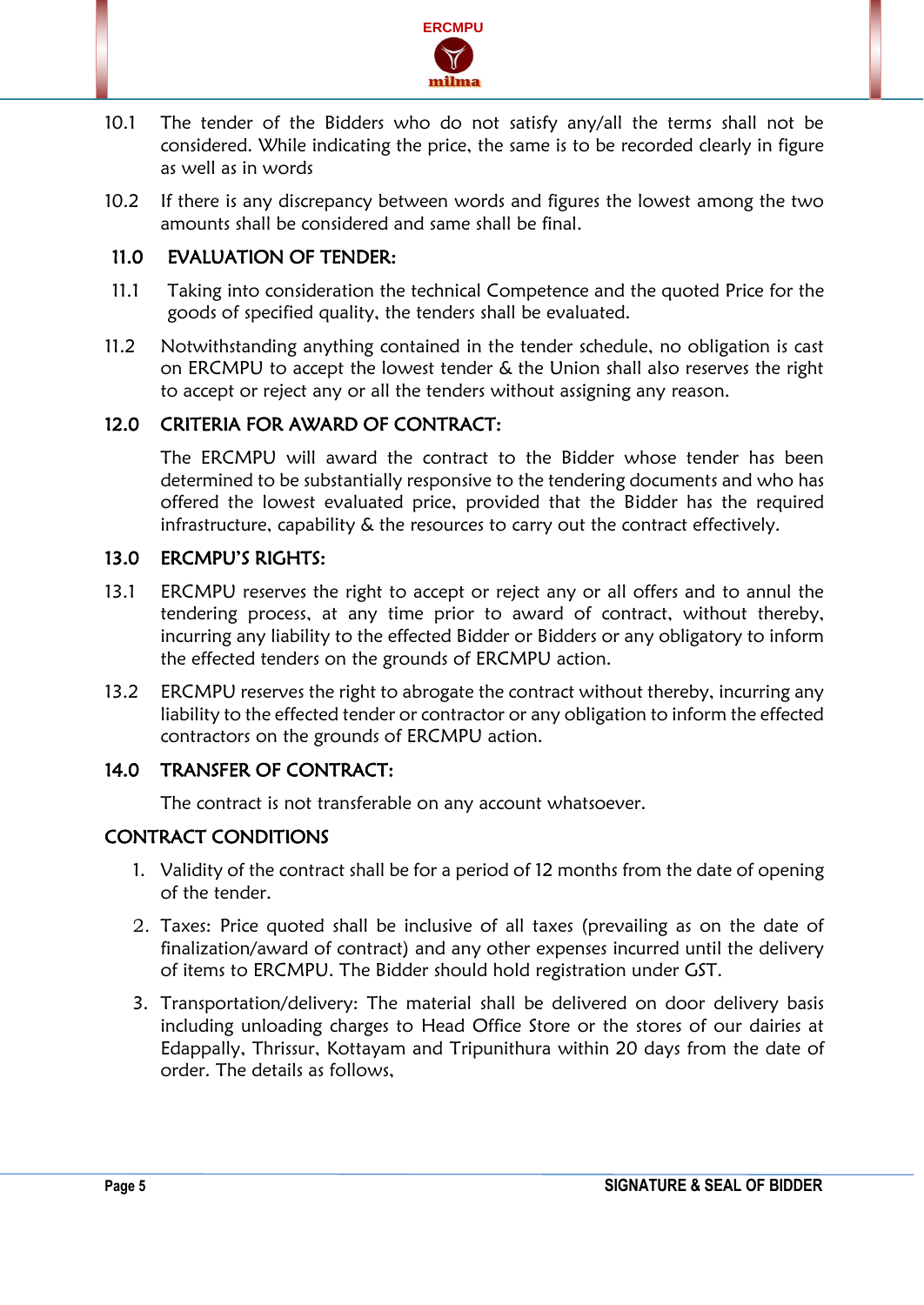

| SI.<br>No. | Dairy                                                                | Qty.<br>(Nos.) |
|------------|----------------------------------------------------------------------|----------------|
|            | Ernakulam<br>(220)<br>Dairy<br>for<br>Ernakulam & 35 for Kattappana) | 255            |
| 2          | Thrissur                                                             | 120            |
| 3          | Kottayam                                                             | 140            |
|            | 70                                                                   |                |
|            | 585                                                                  |                |

- 4. Packing: The material shall be packed with securely standard moisture proof pack.
- 5. Insurance: The goods despatched under the contract on FOR destination basis shall be fully insured against loss or damage in transit at Supplier's A/c.
- 6. Guarantee: The Supplier shall have to guarantee the quality of goods supplied strictly as per specification of contract/purchase order for a period of 1 year.
- 7. Payment: 100% payment shall be made by the dairies concerned within one month after supply and acceptance by our concerned department.
- 8. Payment shall be made by cheque. If require by DD, the commission charges shall be at Supplier's A/c.
- 9. Dispute: In case of any disagreement or dispute arising between ERCMPU & Supplier, the decision of Managing Director, ERCMPU shall be final.
- 10. Necessary details for the art work will be supplied by us.
- 11. The Bidder shall remit the EMD amount indicated in the Tender Notification along with the Tender in the form of Demand Draft, drawn in favour of the Managing Director, ERCMPU Ltd., payable at Ernakulam.
- 12. Offers without EMD will not be considered.

#### Specification

#### 1. Rain Coats

The Rain Coat (Pants & Coat) in Blue colour made up of water repellent, eco friendly and non toxic fabric. The outer material must be Polyester cloth with inner either in PU or rubber strongly bounded. 100% water proof, full sleeved with attached hood, front openin.Two pockets with flap on front with premium grade virgin plastic Zipper . A strip of PVC pasted / heat sealed on all inner stitching and it should not allow any water coming inside, A proper ventilation should be provided on the backside for better air flow / circulation.Waist should be adjusted by elasticide waistband. The size of the rain coat should be in XL with 'milma' emblem in white colour on back & front chest portion in appropriate size.High visibility reflective tape on back is needed for safety at night. The Rain Coat should be less in weight, easy to wear, durable and should not restrict the movement of person wearing, excellent quality from reputed firms having ISI Standard, A sample of the item shall be provided along with the quotation.